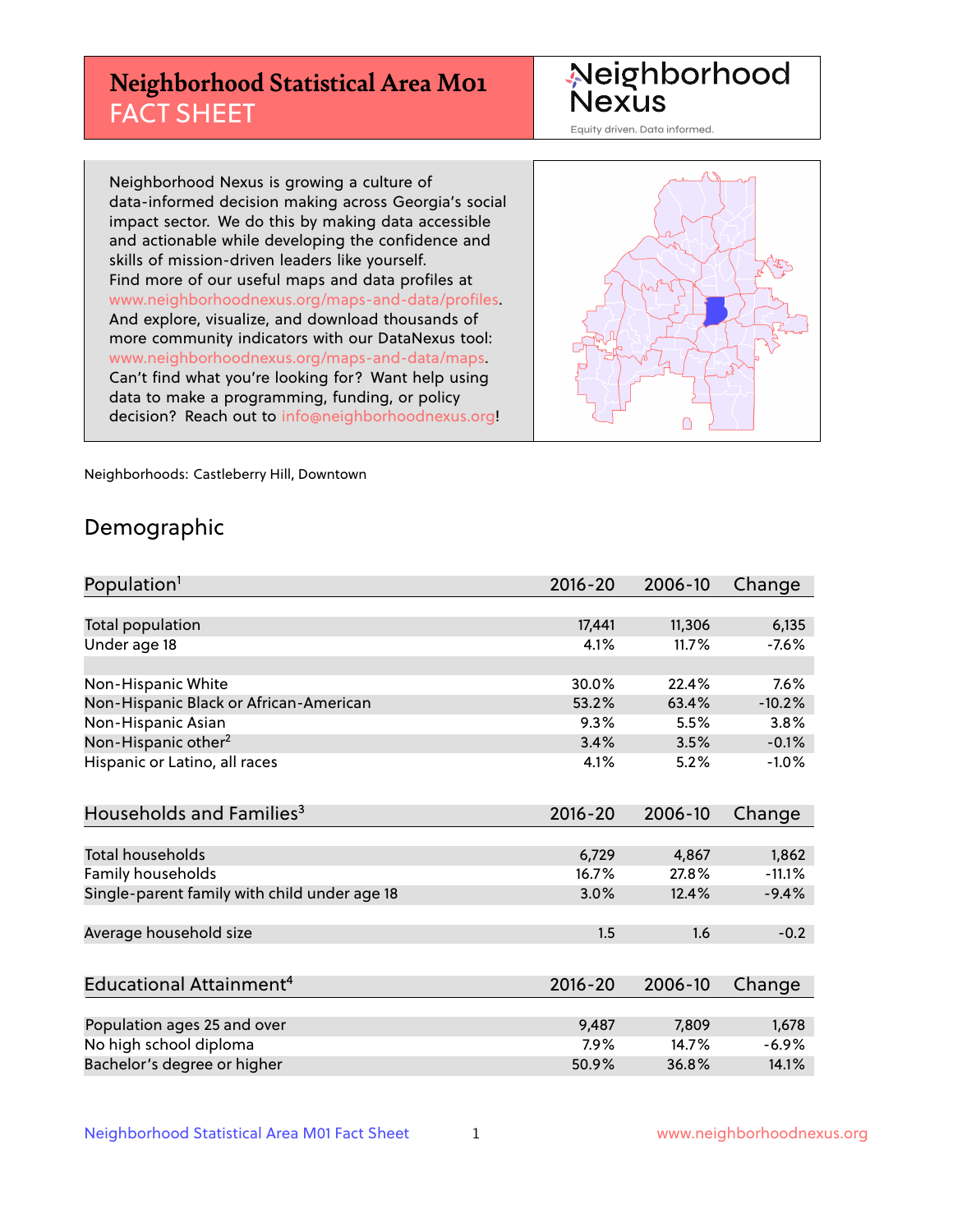# Change Measures, continued...

| Employment <sup>5</sup>                                 | 2016-20     | 2006-10  | Change   |
|---------------------------------------------------------|-------------|----------|----------|
| Total workers residing in Neighborhood Statistical Area | 5,857       | 3,774    | 2,083    |
| Workers with earnings \$1250/month or less              | 19.7%       | 28.3%    | $-8.6%$  |
| Workers with earnings \$1251/month to \$3333/month      | 25.6%       | 39.9%    | $-14.2%$ |
| Workers with earnings greater than \$3333/month         | 54.7%       | 31.8%    | 22.9%    |
|                                                         |             |          |          |
| Total jobs located in Neighborhood Statistical Area     | 142,074     | 145,740  | $-3,666$ |
| Jobs with earnings \$1250/month or less                 | 17.2%       | 17.7%    | $-0.4%$  |
| Jobs with earnings \$1251/month to \$3333/month         | 22.0%       | 43.3%    | $-21.3%$ |
| Jobs with earnings greater than \$3333/month            | 60.8%       | 39.0%    | 21.8%    |
|                                                         |             |          |          |
| Jobs/workers ratio                                      | 24.3        | 38.6     | $-14.4$  |
|                                                         |             |          |          |
| Income and Poverty <sup>6</sup>                         | 2016-20     | 2006-10  | Change   |
|                                                         |             |          |          |
| Median household income                                 | \$56,556    | \$30,187 | \$26,369 |
|                                                         |             |          |          |
| Population for whom poverty status is determined        | 11,363      | 9,746    | 1,617    |
| Population below poverty                                | 31.0%       | 40.7%    | $-9.8%$  |
|                                                         |             |          |          |
| Housing <sup>7</sup>                                    | 2016-20     | 2006-10  | Change   |
|                                                         |             |          |          |
| Total housing units                                     | 7,894       | 6,603    | 1,291    |
| Occupied housing units                                  | 85.2%       | 73.7%    | 11.5%    |
| Vacant housing units                                    | 14.8%       | 26.3%    | $-11.5%$ |
|                                                         |             |          |          |
| Occupied housing units                                  | 6,729       | 4,867    | 1,862    |
| Owner occupied housing units                            | 32.7%       | 21.4%    | 11.3%    |
| Renter occupied housing units                           | 67.3%       | 78.6%    | $-11.3%$ |
|                                                         |             |          |          |
| Access to a Vehicle <sup>8</sup>                        | $2016 - 20$ | 2006-10  | Change   |
|                                                         |             |          |          |
| Occupied housing units                                  | 6,729       | 4,867    | 1,862    |
| No vehicle available                                    | 23.0%       | 31.1%    | $-8.1%$  |
|                                                         |             |          |          |
| Crime Rates, per 10,000 Population <sup>9</sup>         | 2017-21     | 2012-16  | Change   |
|                                                         |             |          |          |
| All Part I crimes                                       | 1,305.0     | 1,515.4  | $-210.5$ |
| Violent crime                                           | 156.4       | 200.6    | $-44.2$  |
| Murder                                                  | 5.0         | 3.1      | 1.9      |
| Robbery                                                 | 55.2        | 110.8    | $-55.7$  |
| Aggravated assault                                      | 96.2        | 86.7     | 9.6      |
| Property crime                                          | 1,148.5     | 1,314.8  | $-166.3$ |
| <b>Burglary</b>                                         | 48.6        | 60.4     | $-11.8$  |
| Larceny                                                 | 966.4       | 1,113.1  | $-146.6$ |
| Vehicle theft                                           | 133.5       | 141.3    | $-7.9$   |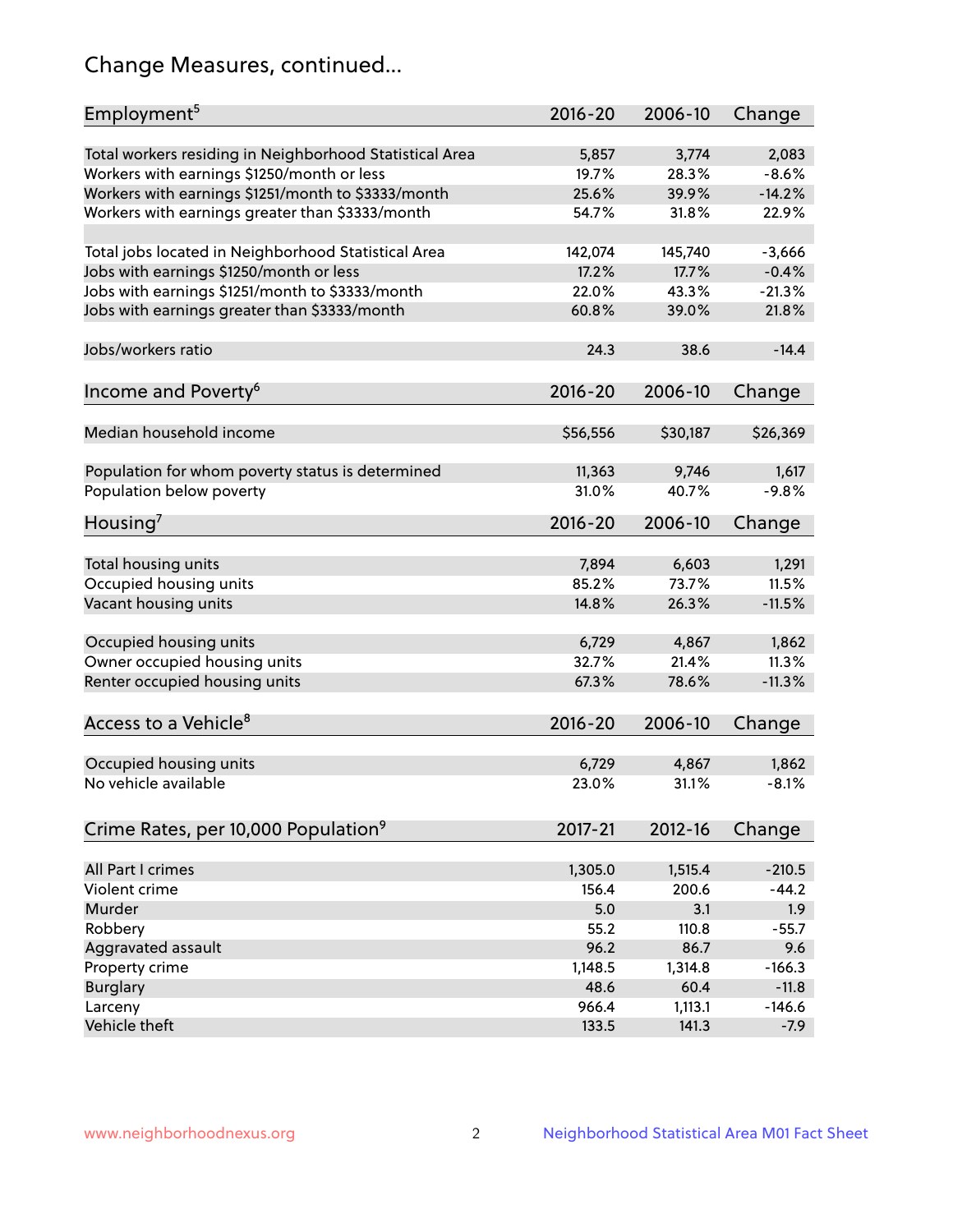# Current Data: Demographic

| Sex and Age, 2016-20 <sup>10</sup>                    | Estimate        | Margin of Error        |
|-------------------------------------------------------|-----------------|------------------------|
| Total population                                      | 17,441          | $\pm$ 1,280            |
| Male                                                  | 53.6%           | $\pm$ 3.8%             |
| Female                                                | 46.4%           | ±3.4%                  |
| Under 5 years                                         | 0.7%            | $\pm$ 0.6%             |
| 5 to 9 years                                          | 1.5%            | $\pm$ 0.7%             |
| 10 to 14 years                                        | 1.2%            | $\pm$ 0.5%             |
| 15 to 19 years                                        | 15.9%           | $\pm 2.2\%$            |
| 20 to 24 years                                        | 26.4%           | $\pm 2.8\%$            |
| 25 to 34 years                                        | 18.3%           | $\pm 2.9\%$            |
| 35 to 44 years                                        | 11.0%           | $\pm 2.0\%$            |
| 45 to 54 years                                        | 11.4%           | $\pm 1.9\%$            |
| 55 to 59 years                                        | 5.1%            | $\pm 1.3\%$            |
| 60 to 64 years                                        | 3.8%            | $\pm 1.0\%$            |
| 65 to 74 years                                        | 3.3%            | $\pm$ 0.8%             |
| 75 to 84 years                                        | 1.0%            | $\pm 1.0\%$            |
| 85 years and over                                     | 0.3%            | $\pm$ 0.5%             |
| Median age (years)                                    | 27.3            | $\pm$ 0.6              |
| Race and Ethnicity, 2016-20 <sup>11</sup>             | <b>Estimate</b> | Margin of Error        |
| Total population                                      | 17,441          | $\pm$ 1,280            |
| Hispanic or Latino (of any race)                      | 4.1%            | $\pm 1.2\%$            |
| Not Hispanic or Latino                                | 95.9%           | ±1.9%                  |
| White alone                                           | 30.0%           | $\pm$ 2.4%             |
| Black or African American alone                       | 53.2%           | $\pm$ 4.2%             |
| American Indian and Alaska Native alone               | 0.3%            | $\pm$ 0.3%             |
| Asian alone                                           | 9.3%            | $\pm 2.1\%$            |
| Native Hawaiian and other Pacific Islander alone      | 0.0%            | $\pm$ 0.2%             |
| Some other race alone                                 | 0.4%            | $\pm$ 0.4%             |
| Two or more races                                     | 2.8%            | $\pm1.0\%$             |
| U.S. Citizenship Status, 2016-20 <sup>12</sup>        | Estimate        | <b>Margin of Error</b> |
| Foreign-born population                               | 1,911           | $\pm 402$              |
| Naturalized U.S. citizen                              | 42.2%           | ±12.8%                 |
| Not a U.S. citizen                                    | 57.8%           | $\pm$ 8.9%             |
| Citizen, Voting Age Population, 2016-20 <sup>13</sup> | Estimate        | Margin of Error        |
| Citizen, 18 and over population                       | 15,640          | $\pm$ 1,200            |
| Male                                                  | 53.6%           | $\pm$ 4.1%             |
| Female                                                | 46.4%           | $\pm$ 3.5%             |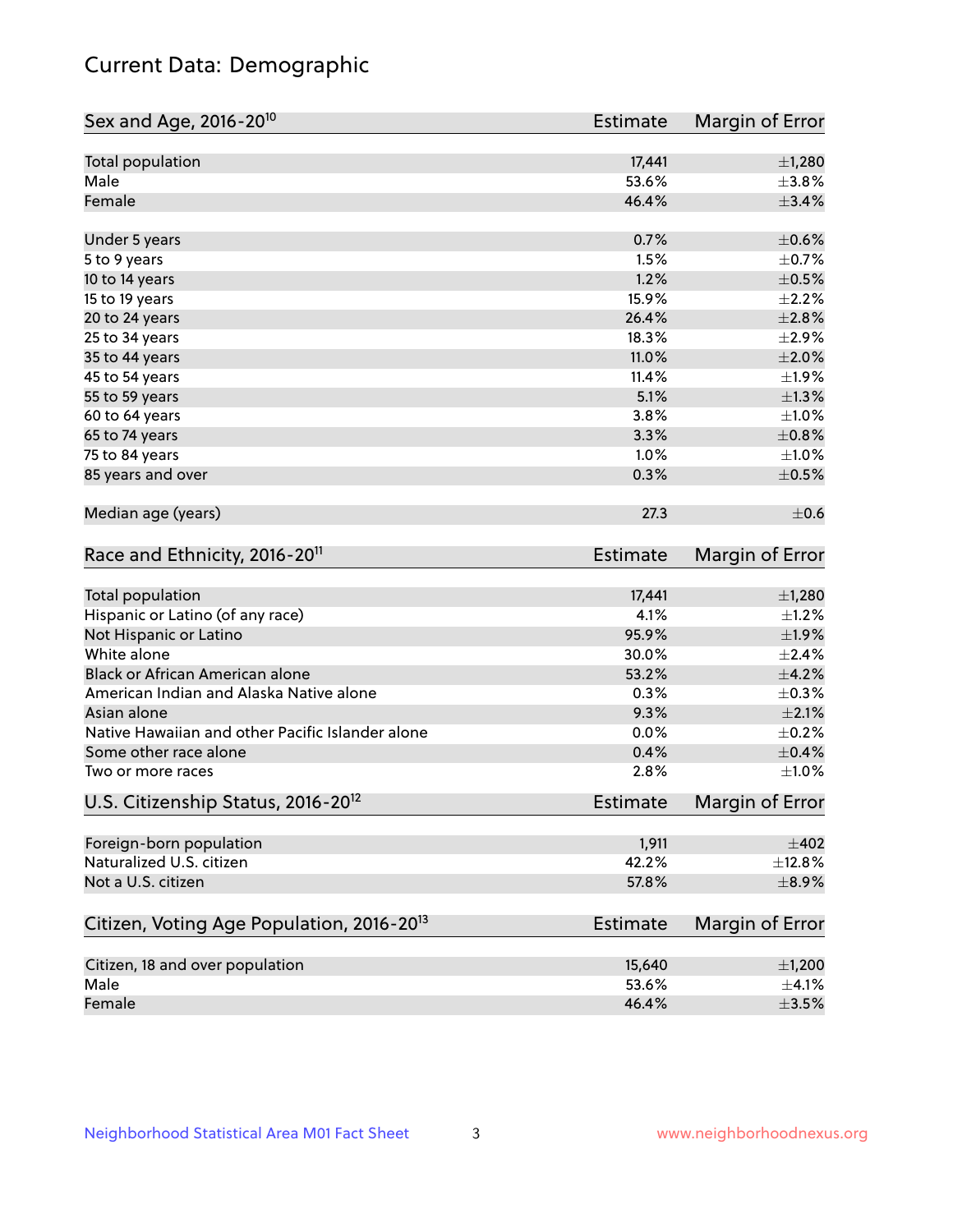# Current Data: Economic

| Income, 2016-20 <sup>14</sup>                                     | <b>Estimate</b> | Margin of Error |
|-------------------------------------------------------------------|-----------------|-----------------|
| All households                                                    | 6,729           | $\pm$ 627       |
| Less than \$10,000                                                | 11.1%           | $\pm$ 3.7%      |
|                                                                   | 5.8%            | $\pm 2.1\%$     |
| \$10,000 to \$14,999<br>\$15,000 to \$24,999                      |                 |                 |
|                                                                   | 7.8%            | $\pm 2.4\%$     |
| \$25,000 to \$34,999                                              | 6.1%            | $\pm 2.5\%$     |
| \$35,000 to \$49,999                                              | 12.5%           | $\pm$ 4.2%      |
| \$50,000 to \$74,999                                              | 20.6%           | $\pm$ 5.6%      |
| \$75,000 to \$99,999                                              | 11.3%           | $\pm$ 3.3%      |
| \$100,000 to \$149,999                                            | 14.4%           | ±3.8%           |
| \$150,000 to \$199,999                                            | 5.2%            | $\pm 1.7\%$     |
| \$200,000 or more                                                 | 5.1%            | $\pm1.7\%$      |
| Median household income (dollars)                                 | \$56,556        | $\pm 2,388$     |
| Mean household income (dollars)                                   | \$73,470        | ±5,466          |
| Households with earnings                                          | 86.7%           | $\pm$ 4.2%      |
| Mean earnings (dollars)                                           | \$77,550        | ±4,660          |
| Households with Social Security                                   | 10.6%           | $\pm 2.8\%$     |
| Mean Social Security income (dollars)                             | \$15,377        | ±5,391          |
| Households with retirement income                                 | 5.9%            | $\pm 2.7\%$     |
| Mean retirement income (dollars)                                  | \$27,772        | ±14,431         |
| Households with Supplemental Security Income                      | 4.8%            | $\pm1.8\%$      |
| Mean Supplemental Security Income (dollars)                       | \$6,936         | $\pm$ 1,043     |
| Households with cash public assistance income                     | 1.1%            | $\pm1.0\%$      |
| Mean cash public assistance income (dollars)                      | \$102           | $\pm$ 367       |
| Households with Food Stamp/SNAP benefits in the past 12<br>months | 13.7%           | $\pm$ 3.2%      |
| Family households                                                 | 1,122           | ±211            |
| Less than \$10,000                                                | 3.1%            | $\pm$ 3.9%      |
| \$10,000 to \$14,999                                              | 2.1%            | $\pm$ 4.0%      |
| \$15,000 to \$24,999                                              | 9.2%            | $\pm$ 7.1%      |
| \$25,000 to \$34,999                                              | 9.3%            | $\pm$ 6.2%      |
| \$35,000 to \$49,999                                              | 5.0%            | $\pm$ 7.1%      |
|                                                                   |                 |                 |
| \$50,000 to \$74,999                                              | 11.2%           | $\pm$ 8.2%      |
| \$75,000 to \$99,999                                              | 9.1%            | $\pm$ 4.9%      |
| \$100,000 to \$149,999                                            | 12.2%           | $\pm$ 6.5%      |
| \$150,000 to \$199,999                                            | 16.7%           | $\pm$ 7.8%      |
| \$200,000 or more                                                 | 22.2%           | $\pm$ 9.1%      |
| Median family income (dollars)                                    | \$103,643       | ±18,049         |
| Mean family income (dollars)                                      | \$132,040       | $±$ 28,695      |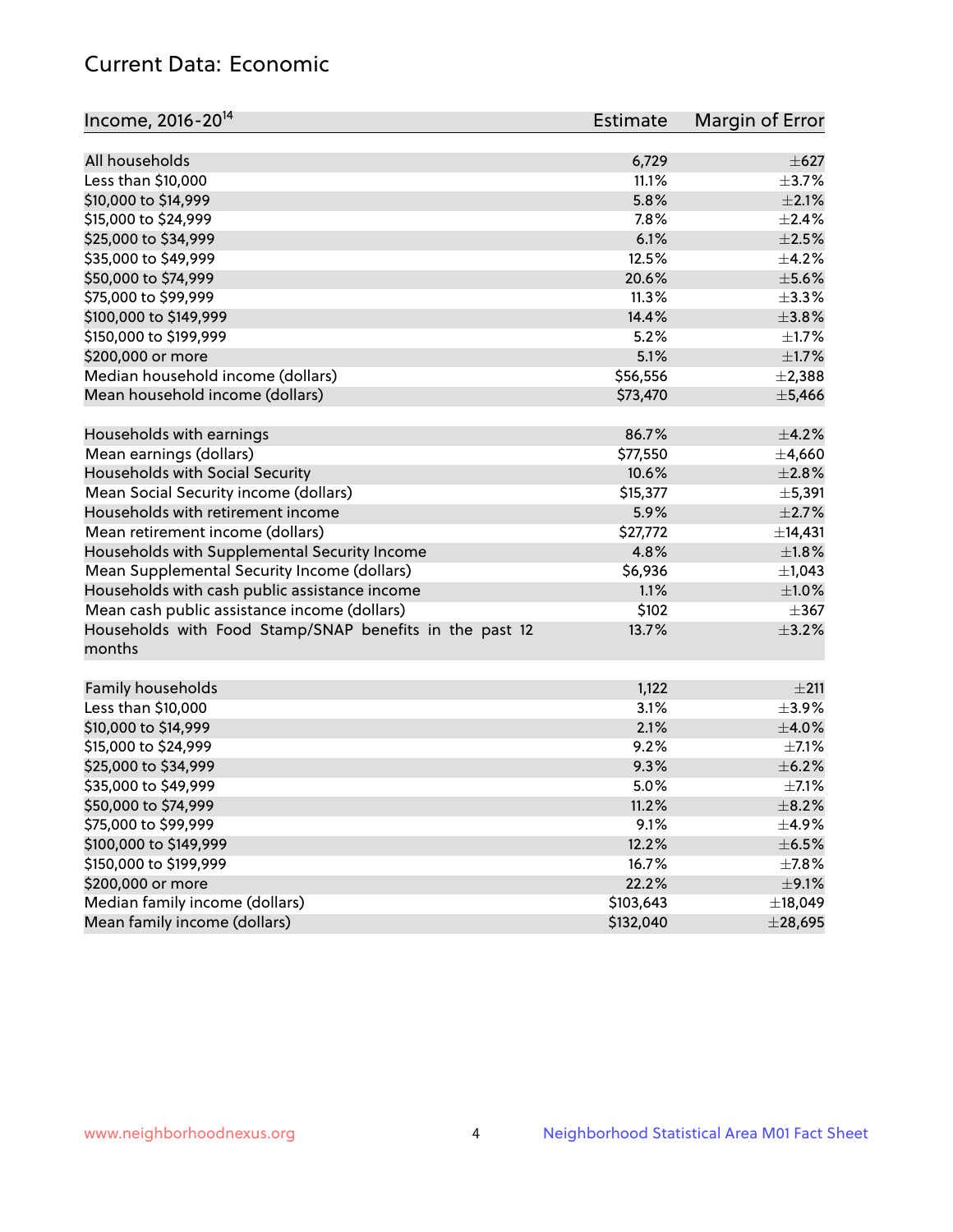# Current Data: Economic, continued...

| Income, 2016-20, continued <sup>15</sup>                              | <b>Estimate</b> | Margin of Error |
|-----------------------------------------------------------------------|-----------------|-----------------|
|                                                                       |                 |                 |
| Nonfamily households                                                  | 5,607           | $\pm 621$       |
| Median nonfamily income (dollars)                                     | \$53,306        | $\pm 2,377$     |
| Mean nonfamily income (dollars)                                       | \$61,294        | $\pm$ 4,556     |
| Median earnings for workers (dollars)                                 | \$29,019        | $\pm$ 2,993     |
| Median earnings for male full-time, year-round workers<br>(dollars)   | \$75,820        | ±4,860          |
| Median earnings for female full-time, year-round workers<br>(dollars) | \$50,526        | $\pm$ 2,475     |
| Per capita income (dollars)                                           | \$30,967        | $\pm$ 2,738     |
| Families Below Poverty Level, 2016-20 <sup>16</sup>                   | <b>Estimate</b> | Margin of Error |
|                                                                       |                 |                 |
| <b>All Families</b>                                                   | 1,122           | ±211            |
| Percent below poverty                                                 | 15.0%           | $+5.7%$         |
| Families with related children under 18 years                         | 288             | $\pm$ 136       |
| Percent below poverty                                                 | 40.6%           | $\pm 21.0\%$    |
| Families with related children under 5 years only                     | 52              | $\pm 102$       |
| Percent below poverty                                                 | 9.2%            | ±124.5%         |
| Married couple families                                               | 673             | $\pm$ 163       |
| Percent below poverty                                                 | 1.8%            | $\pm$ 5.1%      |
| Married couple families with related children under 18 years          | 83              | $\pm$ 75        |
| Percent below poverty                                                 | 2.2%            | ±44.0%          |
| Married couple families with related children under 5 years           | 46              | $\pm 68$        |
| Percent below poverty                                                 | $0.0\%$         | $\pm$ 81.5%     |
| Families with female householder, no spouse present                   | 335             | $\pm$ 129       |
| Percent below poverty                                                 | 42.1%           | ±12.6%          |
| Families with female householder, no spouse present with              | 180             | $\pm$ 94        |
| related children under 18 years                                       |                 |                 |
| Percent below poverty                                                 | 62.5%           | ±12.7%          |
| Families with female householder, no spouse present with              | 2               | $\pm$ 54        |
| related children under 5 years                                        |                 |                 |
| Percent below poverty                                                 | 100.0%          | $\ddagger$      |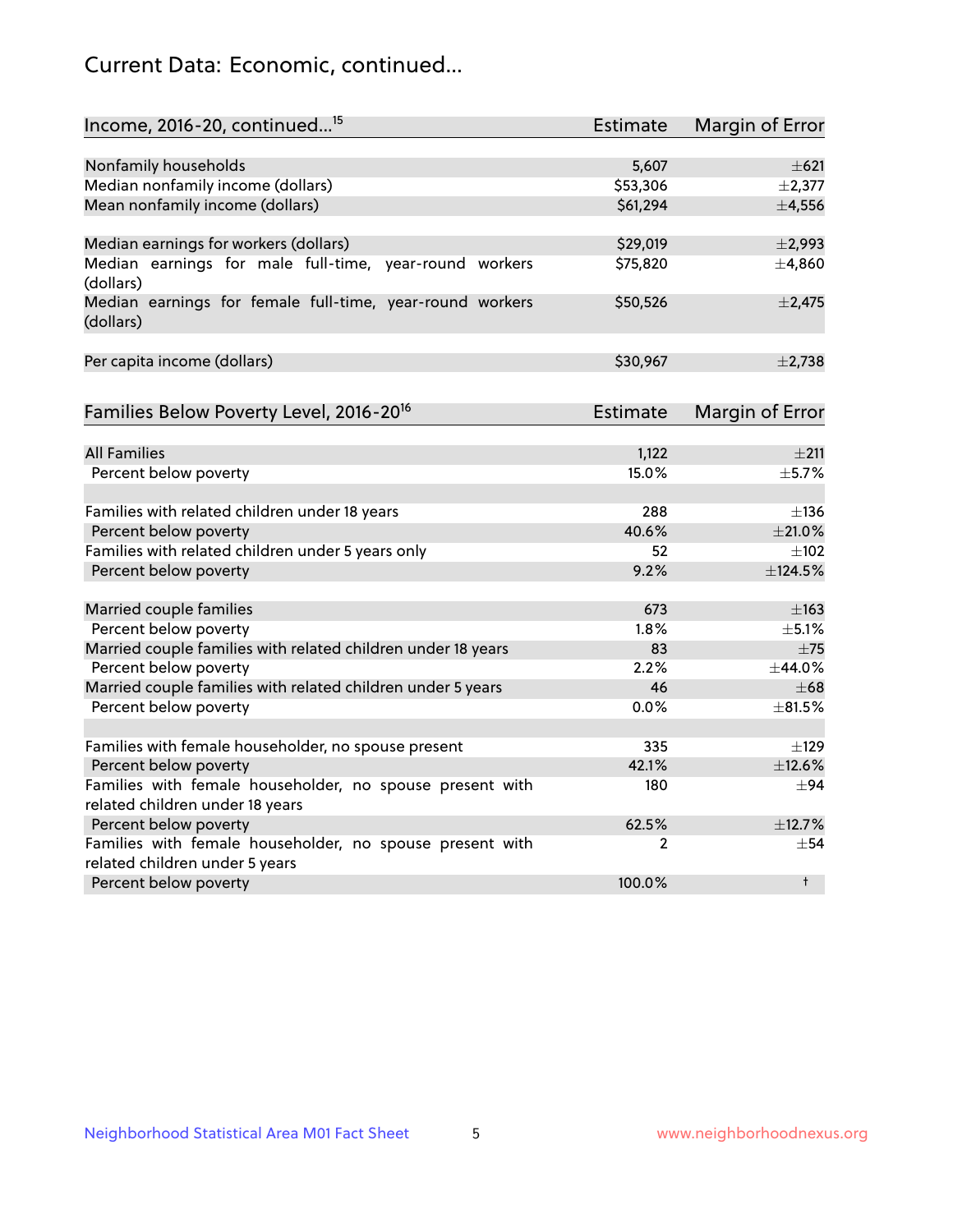# Current Data: Economic, continued...

| People Below Poverty Level, 2016-20 <sup>17</sup> | <b>Estimate</b> | Margin of Error |
|---------------------------------------------------|-----------------|-----------------|
|                                                   |                 |                 |
| Total population                                  | 11,363          | $\pm$ 1,050     |
| Percent below poverty                             | 31.0%           | $\pm$ 5.4%      |
| Population under 18 years                         | 692             | $\pm 248$       |
| Percent below poverty                             | 67.1%           | ±10.4%          |
| Population 18 years and over                      | 10,671          | ±919            |
| Percent below poverty                             | 28.6%           | $\pm 4.0\%$     |
| Population 18 to 64 years                         | 9,862           | $\pm$ 887       |
| Percent below poverty                             | 27.6%           | $+4.2%$         |
| Population 65 years and over                      | 809             | $\pm 238$       |
| Percent below poverty                             | 41.6%           | ±11.9%          |

| Poverty by Race/Ethnicity, 2016-20 <sup>18</sup> | Margin of Error<br>Estimate |            |
|--------------------------------------------------|-----------------------------|------------|
|                                                  |                             |            |
| Non-Hispanic White population                    | 2,958                       | $\pm$ 395  |
| Percent below poverty                            | 16.7%                       | $\pm$ 4.1% |
| <b>Black population</b>                          | 7,146                       | $\pm$ 905  |
| Percent below poverty                            | 36.1%                       | $\pm$ 7.3% |
| Asian population                                 | 578                         | $\pm 284$  |
| Percent below poverty                            | 38.8%                       | ±26.3%     |
| Hispanic or Latino population                    | 398                         | ±145       |
| Percent below poverty                            | 28.5%                       | ±12.4%     |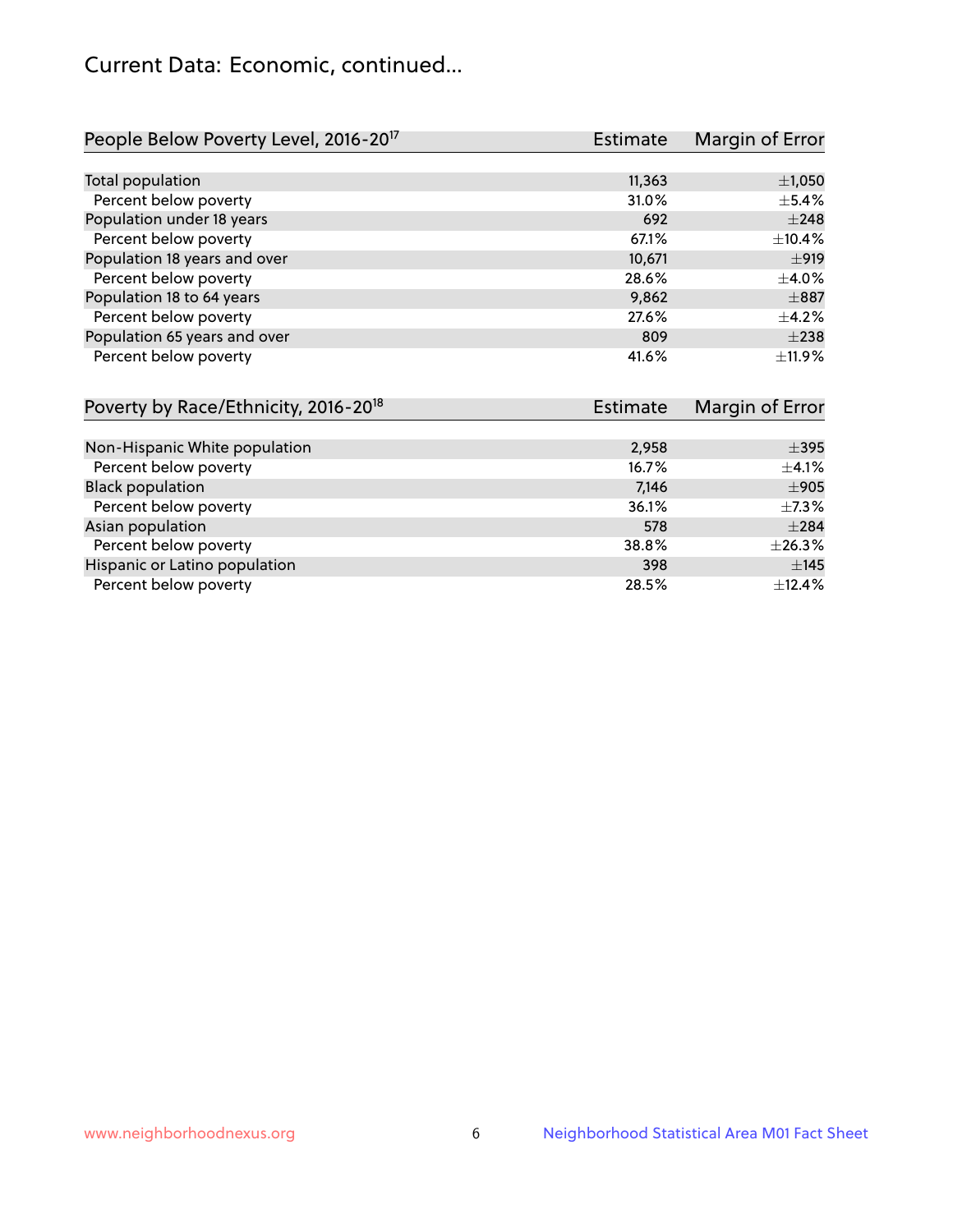# Current Data: Employment

| Employment Status, 2016-20 <sup>19</sup>                      | <b>Estimate</b> | Margin of Error |
|---------------------------------------------------------------|-----------------|-----------------|
|                                                               |                 |                 |
| Population 16 years and over                                  | 16,843          | $\pm$ 1,239     |
| In labor force                                                | 57.1%           | ±2.8%           |
| Civilian labor force                                          | 56.9%           | $\pm 2.8\%$     |
| Employed                                                      | 52.5%           | $\pm$ 3.1%      |
| Unemployed                                                    | 4.4%            | $\pm 1.4\%$     |
| <b>Armed Forces</b>                                           | 0.2%            | $\pm 1.1\%$     |
| Not in labor force                                            | 42.9%           | $\pm$ 3.1%      |
|                                                               |                 |                 |
| Civilian labor force                                          | 9,578           | $\pm 851$       |
| <b>Unemployment Rate</b>                                      | 7.7%            | $\pm 2.5\%$     |
|                                                               |                 |                 |
| Females 16 years and over                                     | 7,768           | $\pm$ 824       |
| In labor force                                                | 58.5%           | $\pm$ 5.5%      |
| Civilian labor force                                          | 58.5%           | $\pm$ 5.5%      |
| Employed                                                      | 55.8%           | ±5.7%           |
| Own children of the householder under 6 years                 | 230             | $\pm$ 117       |
| All parents in family in labor force                          | 96.7%           | $\pm 25.8\%$    |
|                                                               |                 |                 |
| Own children of the householder 6 to 17 years                 | 459             | ±179            |
| All parents in family in labor force                          | 92.3%           | ±17.7%          |
|                                                               |                 |                 |
| Industry, 2016-20 <sup>20</sup>                               | <b>Estimate</b> | Margin of Error |
|                                                               |                 |                 |
| Civilian employed population 16 years and over                | 8,842           | $\pm 835$       |
| Agriculture, forestry, fishing and hunting, and mining        | 0.3%            | $\pm$ 0.7%      |
| Construction                                                  | 1.7%            | ±1.0%           |
| Manufacturing                                                 | 6.4%            | ±2.8%           |
| Wholesale trade                                               | 1.2%            | $\pm$ 0.9%      |
| Retail trade                                                  | 5.8%            | $\pm 2.2\%$     |
| Transportation and warehousing, and utilities                 | 8.9%            | $\pm$ 3.4%      |
| Information                                                   | 7.6%            | $\pm$ 4.0%      |
| Finance and insurance, and real estate and rental and leasing | 5.4%            | $\pm1.6\%$      |
| Professional, scientific, and management, and administrative  | 19.5%           | $\pm$ 2.4%      |
| and waste management services                                 |                 |                 |
| Educational services, and health care and social assistance   | 25.3%           | ±3.4%           |
| Arts, entertainment, and recreation, and accommodation and    | 10.6%           | $\pm 2.5\%$     |
| food services                                                 |                 |                 |
| Other services, except public administration                  | 4.2%            | ±1.9%           |
| Public administration                                         | 3.0%            | $\pm$ 1.2%      |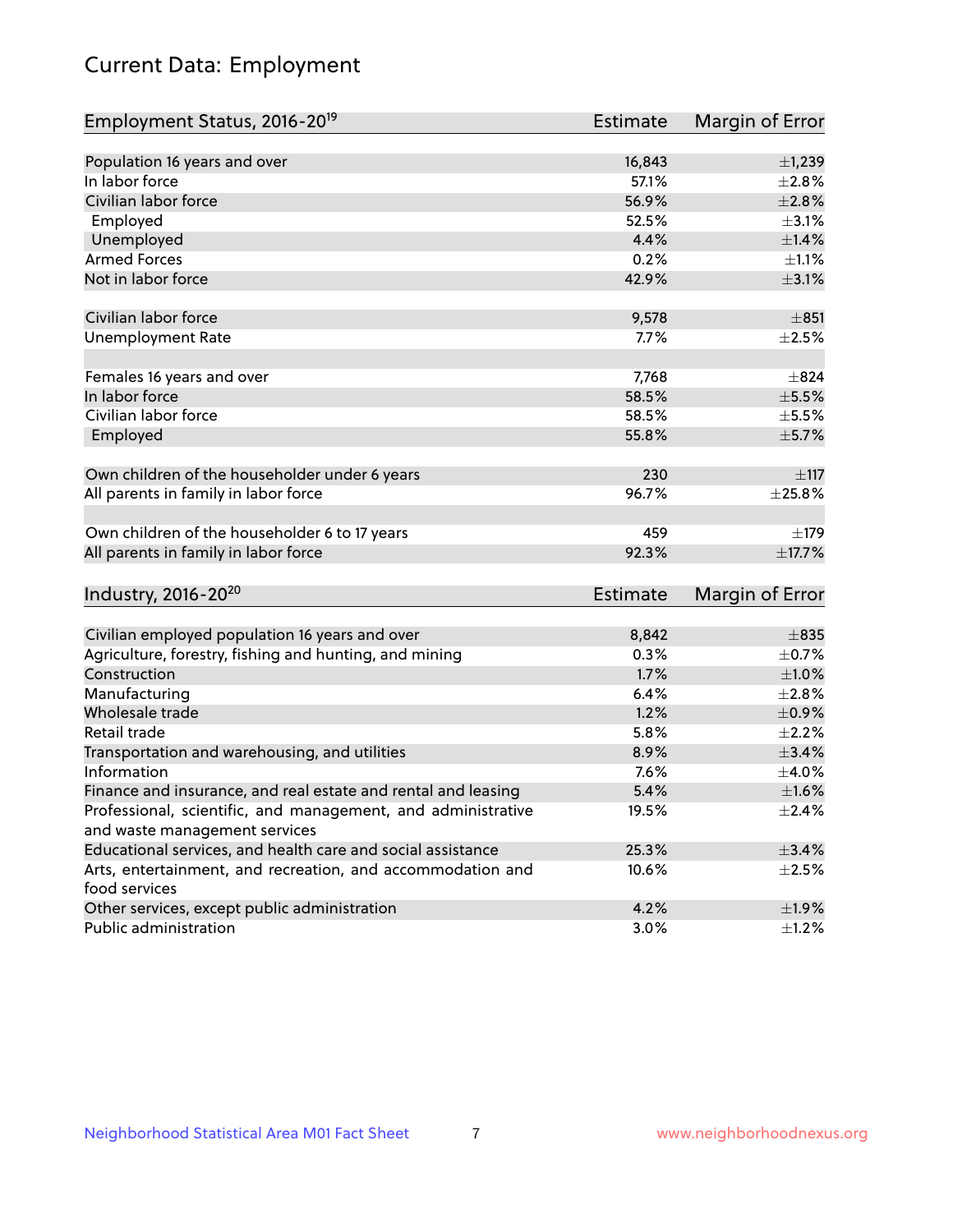# Current Data: Employment, continued...

| Occupation, 2016-20 <sup>21</sup>                                                                                | Estimate | Margin of Error |
|------------------------------------------------------------------------------------------------------------------|----------|-----------------|
| Civilian employed population 16 years and over                                                                   | 8,842    | $\pm$ 835       |
| Management, business, science, and arts occupations                                                              | 54.7%    | ±3.4%           |
| Service occupations                                                                                              | 12.9%    | $\pm 2.8\%$     |
| Sales and office occupations                                                                                     | 20.5%    | $\pm 4.1\%$     |
| Natural resources, construction, and maintenance occupations                                                     | 1.9%     | $\pm 1.2\%$     |
| Production, transportation, and material moving occupations                                                      | 10.0%    | $\pm 3.6\%$     |
| Class of Worker, 2016-20 <sup>22</sup>                                                                           | Estimate | Margin of Error |
| Civilian employed population 16 years and over                                                                   | 8,842    | $\pm$ 835       |
| Private wage and salary workers                                                                                  | 73.6%    | $\pm 4.0\%$     |
| Government workers                                                                                               | 22.8%    | $\pm$ 3.9%      |
| Self-employed in own not incorporated business workers                                                           | 3.3%     | ±1.4%           |
| Unpaid family workers                                                                                            | 0.3%     | $\pm$ 0.7%      |
| Job Flows, 2019 <sup>23</sup>                                                                                    |          | 2019            |
|                                                                                                                  |          |                 |
| Total Jobs in Neighborhood Statistical Area                                                                      |          | 142,074         |
| Held by residents of Neighborhood Statistical Area                                                               |          | 0.7%            |
| Held by non-residents of Neighborhood Statistical Area                                                           |          | 99.3%           |
| Jobs by Industry Sector, 2019 <sup>24</sup>                                                                      |          | 2019            |
| Total Jobs in Neighborhood Statistical Area                                                                      |          | 142,074         |
| <b>Goods Producing sectors</b>                                                                                   |          | 1.3%            |
| Trade, Transportation, and Utilities sectors                                                                     |          | 3.4%            |
| All Other Services sectors                                                                                       |          | 95.3%           |
| Total Jobs in Neighborhood Statistical<br>held<br>by<br>Area<br>Neighborhood Statistical Area residents          |          | 1,065           |
| <b>Goods Producing sectors</b>                                                                                   |          | 1.1%            |
| Trade, Transportation, and Utilities sectors                                                                     |          | 2.8%            |
| All Other Services sectors                                                                                       |          | 96.1%           |
| Jobs by Earnings, 2019 <sup>25</sup>                                                                             |          | 2019            |
| Total Jobs in Neighborhood Statistical Area                                                                      |          | 142,074         |
| Jobs with earnings \$1250/month or less                                                                          |          | 17.2%           |
| Jobs with earnings \$1251/month to \$3333/month                                                                  |          | 22.0%           |
| Jobs with earnings greater than \$3333/month                                                                     |          | 60.8%           |
| Neighborhood Statistical<br>Jobs<br>in<br>held<br>by<br>Total<br>Area<br>Neighborhood Statistical Area residents |          | 1,065           |
| Jobs with earnings \$1250/month or less                                                                          |          | 22.4%           |
| Jobs with earnings \$1251/month to \$3333/month                                                                  |          | 21.1%           |
| Jobs with earnings greater than \$3333/month                                                                     |          | 56.4%           |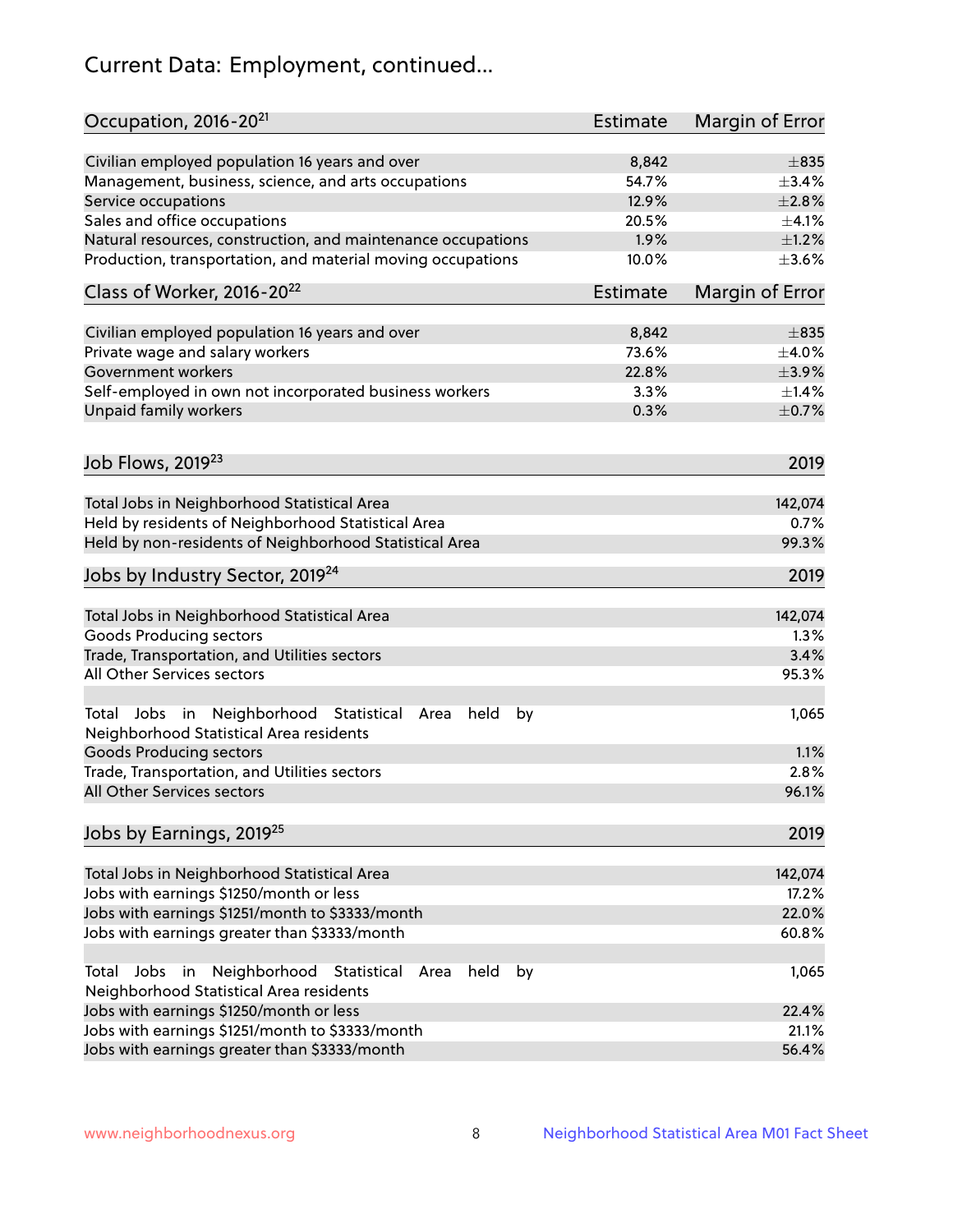# Current Data: Employment, continued...

| Jobs by Age of Worker, 2019 <sup>26</sup>           | 2019    |
|-----------------------------------------------------|---------|
|                                                     |         |
| Total Jobs in Neighborhood Statistical Area         | 142,074 |
| Jobs with workers age 29 or younger                 | 17.8%   |
| Jobs with workers age 30 to 54                      | 61.1%   |
| Jobs with workers age 55 or older                   | 21.1%   |
|                                                     |         |
| Total Jobs in Neighborhood Statistical Area held by | 1,065   |
| Neighborhood Statistical Area residents             |         |
| Jobs with workers age 29 or younger                 | 23.3%   |
| Jobs with workers age 30 to 54                      | 59.2%   |
| Jobs with workers age 55 or older                   | 17.6%   |

### Current Data: Education

| School Enrollment, 2016-20 <sup>27</sup>       | <b>Estimate</b> | Margin of Error |
|------------------------------------------------|-----------------|-----------------|
|                                                |                 |                 |
| Population 3 years and over enrolled in school | 8,114           | $\pm$ 853       |
| Nursery school, preschool                      | 0.1%            | $\pm$ 0.5%      |
| Kindergarten                                   | 2.0%            | $\pm$ 1.0%      |
| Elementary school (grades 1-8)                 | 3.7%            | $\pm$ 1.4%      |
| High school (grades 9-12)                      | 2.2%            | $\pm 1.1\%$     |
| College or graduate school                     | 92.0%           | $\pm 2.8\%$     |

| Educational Attainment, 2016-20 <sup>28</sup> | Estimate | Margin of Error |
|-----------------------------------------------|----------|-----------------|
|                                               |          |                 |
| Population 25 years and over                  | 9,487    | ±921            |
| Less than 9th grade                           | 1.3%     | $\pm 1.3\%$     |
| 9th to 12th grade, no diploma                 | 6.5%     | $\pm$ 1.9%      |
| High school graduate (includes equivalency)   | 18.9%    | $\pm$ 4.2%      |
| Some college, no degree                       | 14.1%    | $\pm 2.8\%$     |
| Associate's degree                            | 8.2%     | $\pm 2.7\%$     |
| Bachelor's degree                             | 27.8%    | $\pm$ 3.9%      |
| Graduate or professional degree               | 23.2%    | $\pm$ 3.6%      |
|                                               |          |                 |
| Percent high school graduate or higher        | 92.1%    | $\pm$ 12.6%     |
| Percent bachelor's degree or higher           | 50.9%    | $\pm$ 4.0%      |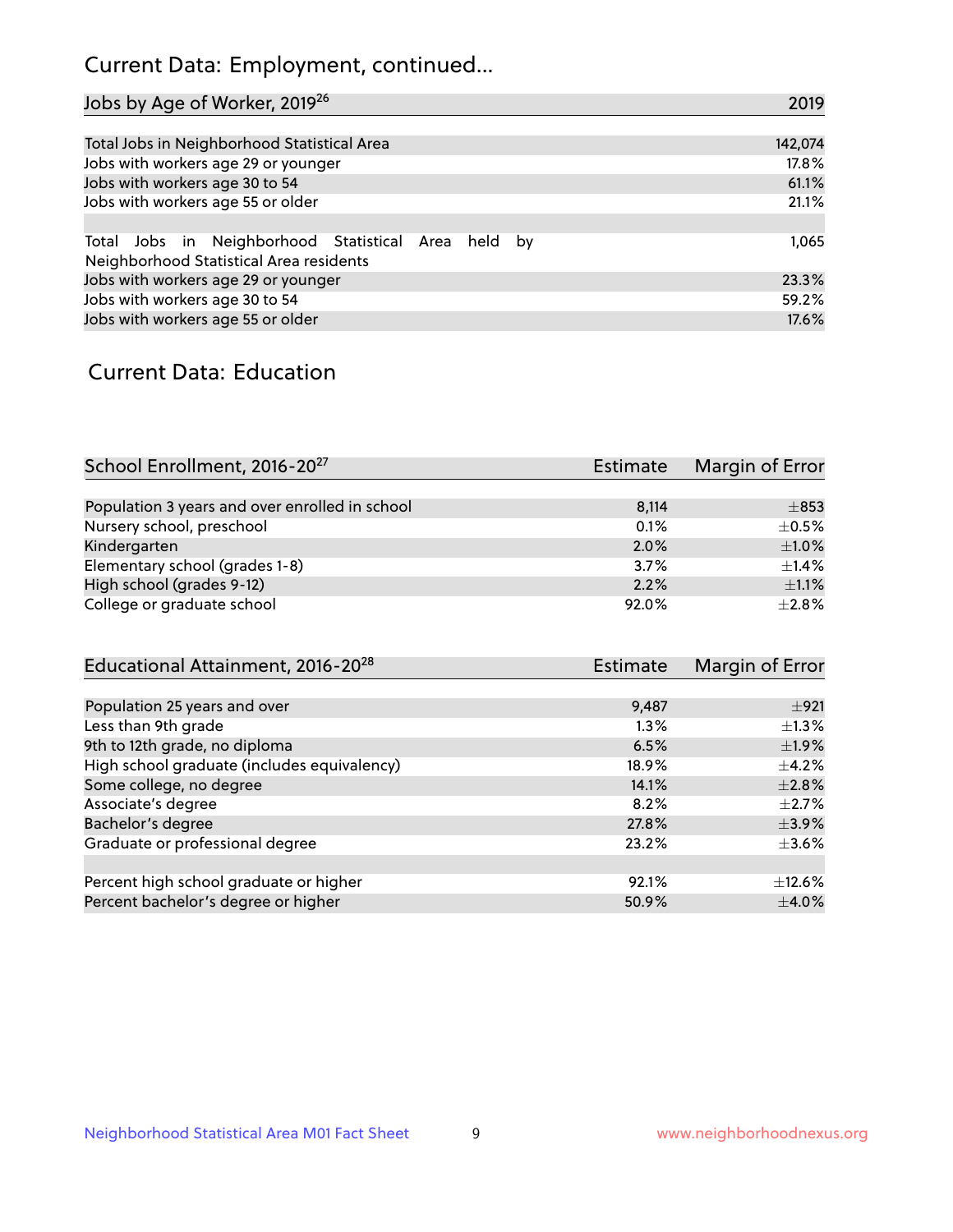# Current Data: Housing

| Households by Type, 2016-20 <sup>29</sup>            | <b>Estimate</b> | Margin of Error |
|------------------------------------------------------|-----------------|-----------------|
|                                                      |                 |                 |
| Total households                                     | 6,729           | $\pm$ 627       |
| Family households (families)                         | 16.7%           | $\pm 2.7\%$     |
| With own children under 18 years                     | 4.2%            | $\pm1.7\%$      |
| Married-couple family                                | 10.0%           | $\pm 2.2\%$     |
| With own children of the householder under 18 years  | 1.2%            | $\pm1.0\%$      |
| Male householder, no spouse present, family          | 1.7%            | $\pm$ 1.2%      |
| With own children of the householder under 18 years  | 0.4%            | $\pm$ 0.7%      |
| Female householder, no spouse present, family        | 5.0%            | $\pm 1.7\%$     |
| With own children of the householder under 18 years  | 2.6%            | $\pm 1.2\%$     |
| Nonfamily households                                 | 83.3%           | $\pm$ 5.0%      |
| Householder living alone                             | 71.1%           | $\pm$ 6.2%      |
| 65 years and over                                    | 6.5%            | $\pm$ 2.4%      |
|                                                      | 4.3%            | $\pm 1.6\%$     |
| Households with one or more people under 18 years    | 8.7%            | $\pm 2.5\%$     |
| Households with one or more people 65 years and over |                 |                 |
| Average household size                               | 1.46            | $\pm$ 0.19      |
| Average family size                                  | 2.64            | $\pm$ 0.13      |
| Housing Occupancy, 2016-20 <sup>30</sup>             | <b>Estimate</b> | Margin of Error |
| Total housing units                                  | 7,894           | $\pm 612$       |
| Occupied housing units                               | 85.2%           | $\pm$ 4.4%      |
| Vacant housing units                                 | 14.8%           | $\pm 2.3\%$     |
|                                                      |                 |                 |
| Homeowner vacancy rate                               | 1.6             | $\pm 2.0$       |
| Rental vacancy rate                                  | 7.1             | $+2.1$          |
| Units in Structure, 2016-20 <sup>31</sup>            | Estimate        | Margin of Error |
| Total housing units                                  | 7,894           | $\pm 612$       |
| 1-unit, detached                                     | 3.4%            | $\pm 1.3\%$     |
| 1-unit, attached                                     | 2.4%            | $\pm 1.3\%$     |
| 2 units                                              | 0.6%            | $\pm$ 0.7%      |
|                                                      | 1.7%            | $\pm 1.0\%$     |
| 3 or 4 units                                         |                 |                 |
| 5 to 9 units                                         | 7.4%            | $\pm 1.7\%$     |
| 10 to 19 units                                       | 11.2%           | ±3.3%           |
| 20 or more units                                     | 73.2%           | ±4.8%           |
| Mobile home                                          | 0.1%            | $\pm$ 0.5%      |
| Boat, RV, van, etc.                                  | $0.0\%$         | $\pm$ 0.5%      |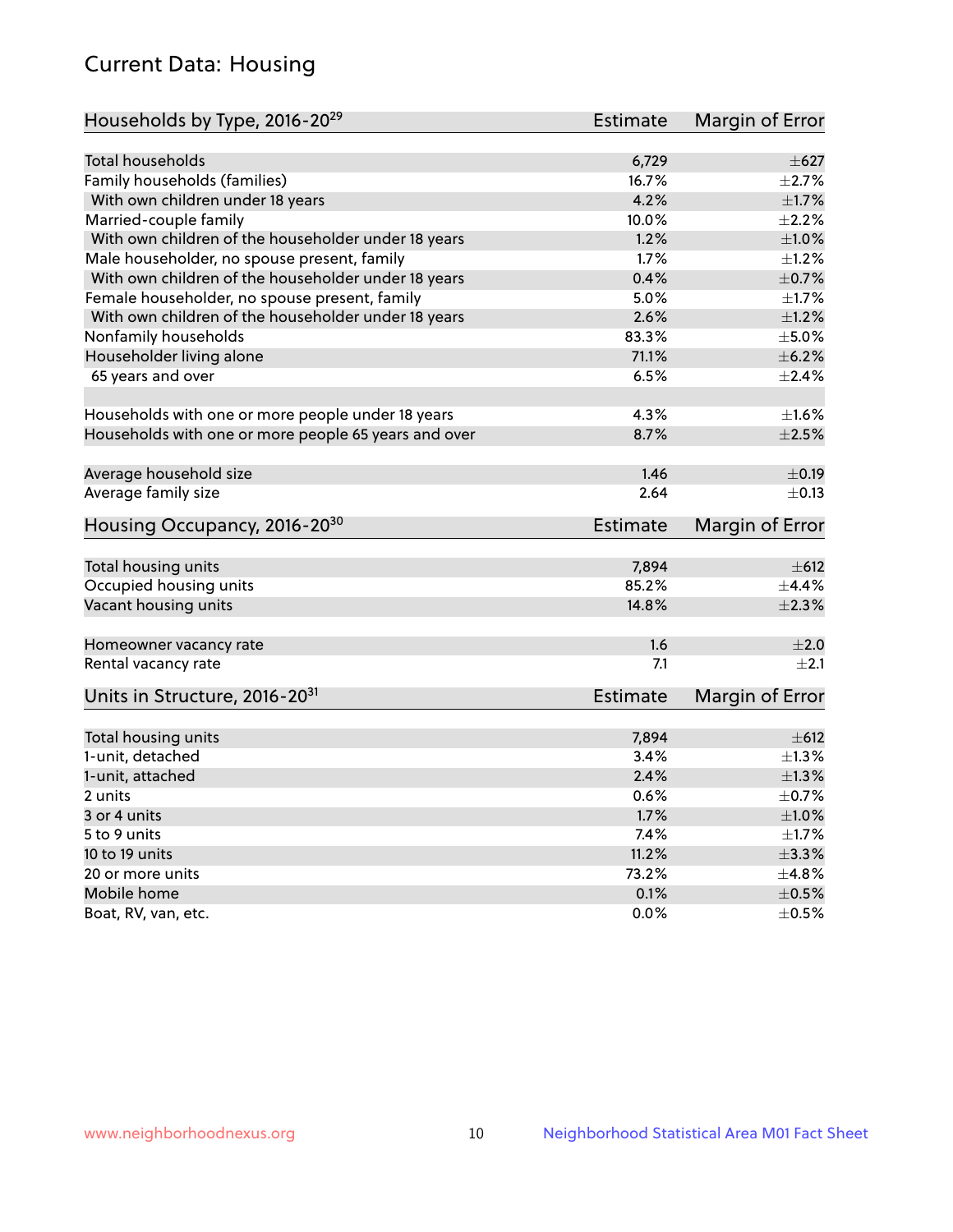# Current Data: Housing, continued...

| Year Structure Built, 2016-20 <sup>32</sup>    | Estimate        | Margin of Error |
|------------------------------------------------|-----------------|-----------------|
| Total housing units                            | 7,894           | $\pm$ 612       |
| Built 2014 or later                            | 4.3%            | $\pm 2.9\%$     |
| Built 2010 to 2013                             | 5.2%            | ±1.9%           |
| Built 2000 to 2009                             | 41.1%           | $\pm$ 5.3%      |
| Built 1990 to 1999                             | 18.1%           | $\pm$ 3.2%      |
| Built 1980 to 1989                             | 3.8%            | ±1.4%           |
| Built 1970 to 1979                             | 6.3%            | $\pm1.7\%$      |
| Built 1960 to 1969                             | 6.2%            | $\pm 3.0\%$     |
| Built 1950 to 1959                             | 1.2%            | $\pm$ 0.8%      |
| Built 1940 to 1949                             | 1.2%            | $\pm$ 0.8%      |
| Built 1939 or earlier                          | 12.7%           | $\pm 2.2\%$     |
|                                                |                 |                 |
| Housing Tenure, 2016-2033                      | Estimate        | Margin of Error |
| Occupied housing units                         | 6,729           | $\pm$ 627       |
| Owner-occupied                                 | 32.7%           | $\pm$ 4.0%      |
| Renter-occupied                                | 67.3%           | $\pm$ 5.6%      |
|                                                |                 |                 |
| Average household size of owner-occupied unit  | 1.45            | $\pm 0.09$      |
| Average household size of renter-occupied unit | 1.46            | $\pm$ 0.25      |
| Residence 1 Year Ago, 2016-20 <sup>34</sup>    | <b>Estimate</b> | Margin of Error |
| Population 1 year and over                     | 17,411          | $\pm$ 1,276     |
| Same house                                     | 66.6%           | $\pm 3.6\%$     |
| Different house in the U.S.                    | 32.3%           | $\pm$ 3.3%      |
| Same county                                    | 19.3%           | $\pm$ 3.1%      |
| Different county                               | 13.0%           | $\pm 2.0\%$     |
| Same state                                     | 8.4%            | $\pm 1.7\%$     |
| Different state                                | 4.6%            | $\pm 1.1\%$     |
| Abroad                                         | 1.1%            | $\pm$ 0.6%      |
| Value of Housing Unit, 2016-20 <sup>35</sup>   | <b>Estimate</b> | Margin of Error |
|                                                |                 |                 |
| Owner-occupied units                           | 2,201           | $\pm$ 340       |
| Less than \$50,000                             | 4.0%            | $\pm$ 6.4%      |
| \$50,000 to \$99,999                           | 3.2%            | ±4.3%           |
| \$100,000 to \$149,999                         | 10.0%           | $\pm$ 5.1%      |
| \$150,000 to \$199,999                         | 20.2%           | $\pm$ 8.5%      |
| \$200,000 to \$299,999                         | 32.1%           | $\pm$ 8.1%      |
| \$300,000 to \$499,999                         | 21.8%           | $\pm$ 5.3%      |
| \$500,000 to \$999,999                         | 8.6%            | $\pm$ 4.8%      |
| \$1,000,000 or more                            | 0.1%            | $\pm 3.0\%$     |
|                                                |                 |                 |
| Mortgage Status, 2016-20 <sup>36</sup>         | <b>Estimate</b> | Margin of Error |
| Owner-occupied units                           | 2,201           | $\pm$ 340       |
| Housing units with a mortgage                  | 79.2%           | $\pm$ 8.9%      |
| Housing units without a mortgage               | 20.8%           | $\pm$ 5.0%      |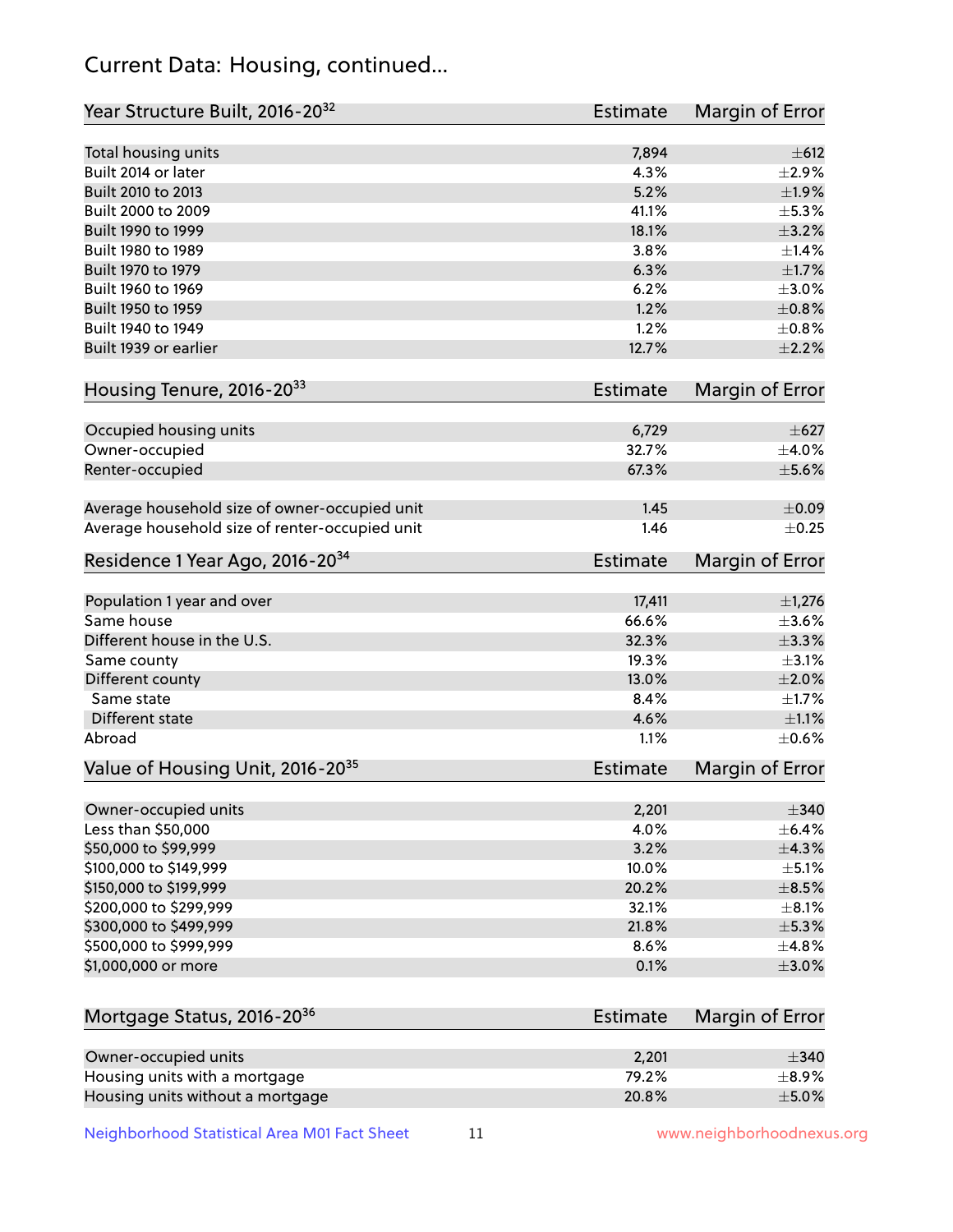# Current Data: Housing, continued...

| Selected Monthly Owner Costs, 2016-20 <sup>37</sup> | <b>Estimate</b> | Margin of Error |
|-----------------------------------------------------|-----------------|-----------------|
|                                                     |                 |                 |
| Housing units with a mortgage                       | 1,743           | $\pm$ 333       |
| Less than \$300                                     | 0.0%            | $\pm$ 3.1%      |
| \$300 to \$499                                      | 0.0%            | $\pm$ 3.1%      |
| \$500 to \$999                                      | 8.9%            | $\pm$ 6.9%      |
| \$1,000 to \$1,499                                  | 33.6%           | ±13.1%          |
| \$1,500 to \$1,999                                  | 27.4%           | $\pm$ 6.9%      |
| \$2,000 to \$2,999                                  | 20.1%           | $\pm$ 5.6%      |
| \$3,000 or more                                     | 10.0%           | $\pm$ 5.5%      |
|                                                     |                 |                 |
| Median (dollars)                                    | \$1,636         | $\pm$ 81        |
|                                                     |                 |                 |
| Housing units without a mortgage                    | 459             | $\pm$ 131       |
| Less than \$150                                     | 0.3%            | ±11.7%          |
| \$150 to \$249                                      | 0.2%            | ±11.7%          |
| \$250 to \$349                                      | 2.7%            | ±11.4%          |
| \$350 to \$499                                      | 28.1%           | ±18.7%          |
| \$500 to \$699                                      | 28.9%           | ±15.7%          |
| \$700 or more                                       | 39.8%           | $\pm 25.0\%$    |
|                                                     |                 |                 |
| Median (dollars)                                    | \$637           | $\pm$ 56        |

| Selected Monthly Owner Costs as a Percentage of | <b>Estimate</b> | Margin of Error |
|-------------------------------------------------|-----------------|-----------------|
| Household Income, 2016-20 <sup>38</sup>         |                 |                 |
|                                                 |                 |                 |
| Housing units with a mortgage <sup>39</sup>     | 1,705           | $\pm$ 347       |
| Less than 20.0 percent                          | 50.0%           | $\pm$ 10.5%     |
| 20.0 to 24.9 percent                            | 9.9%            | $\pm$ 4.2%      |
| 25.0 to 29.9 percent                            | 16.2%           | $\pm$ 9.1%      |
| 30.0 to 34.9 percent                            | 2.2%            | $\pm 2.6\%$     |
| 35.0 percent or more                            | 21.7%           | $\pm$ 7.6%      |
|                                                 |                 |                 |
| Housing units without a mortgage <sup>40</sup>  | 441             | $\pm$ 157       |
| Less than 10.0 percent                          | 47.1%           | $\pm$ 10.4%     |
| 10.0 to 14.9 percent                            | 24.3%           | $\pm$ 12.7%     |
| 15.0 to 19.9 percent                            | 5.0%            | $\pm$ 8.7%      |
| 20.0 to 24.9 percent                            | 2.0%            | $\pm$ 8.6%      |
| 25.0 to 29.9 percent                            | 10.3%           | $\pm$ 11.6%     |
| 30.0 to 34.9 percent                            | $0.0\%$         | $\pm$ 8.6%      |
| 35.0 percent or more                            | 11.3%           | $\pm$ 15.8%     |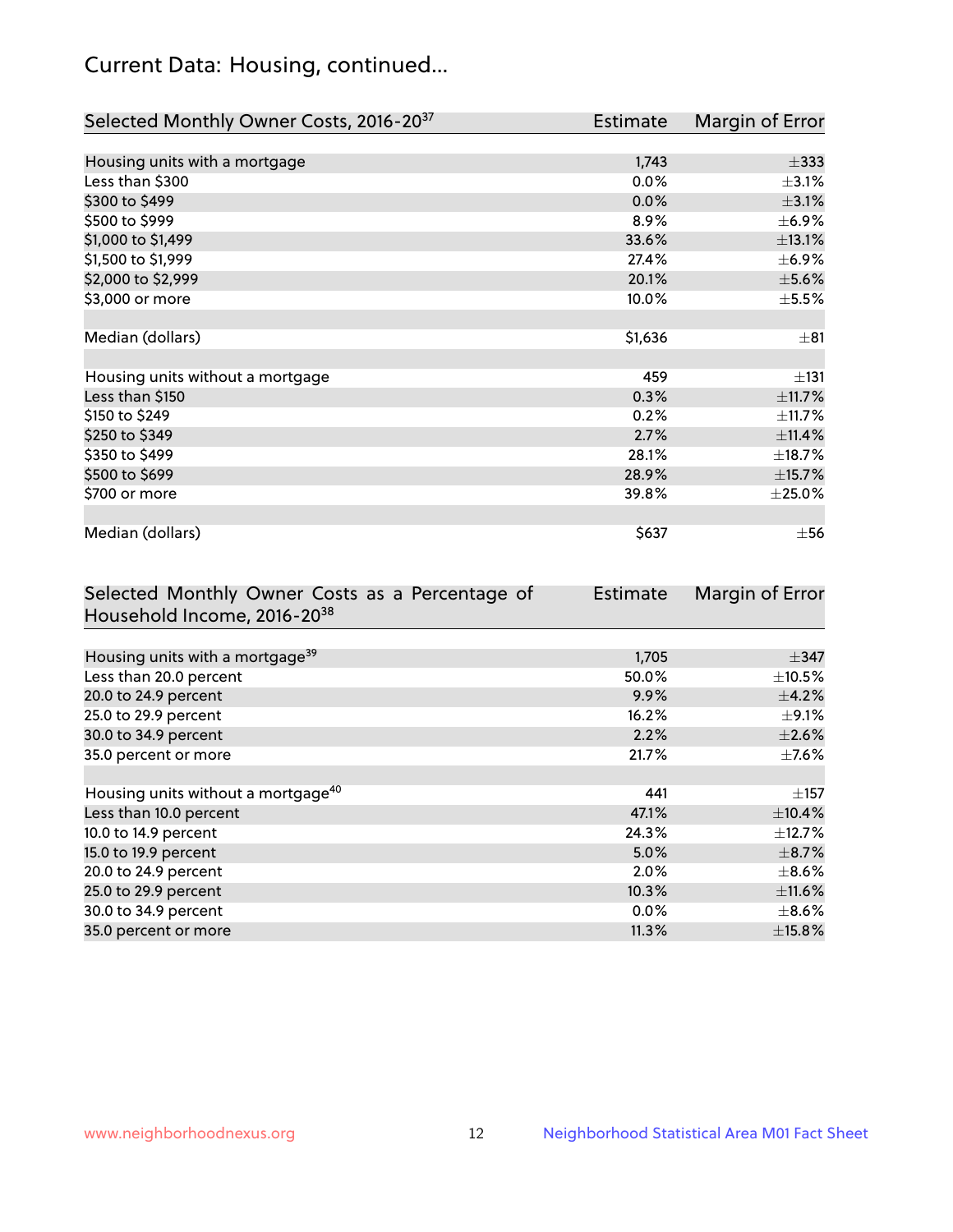# Current Data: Housing, continued...

| Gross Rent, 2016-20 <sup>41</sup>               | Estimate        | Margin of Error |
|-------------------------------------------------|-----------------|-----------------|
|                                                 |                 |                 |
| Occupied units paying rent                      | 4,505           | $\pm$ 564       |
| Less than \$200                                 | 4.7%            | $\pm 3.6\%$     |
| \$200 to \$499                                  | 9.0%            | $\pm 3.0\%$     |
| \$500 to \$749                                  | 6.1%            | $\pm$ 5.0%      |
| \$750 to \$999                                  | 6.7%            | $\pm 2.9\%$     |
| \$1,000 to \$1,499                              | 33.7%           | $\pm$ 6.5%      |
| \$1,500 to \$1,999                              | 34.4%           | ±7.4%           |
| \$2,000 or more                                 | 5.3%            | $\pm 2.6\%$     |
| Median (dollars)                                | \$1,380         | $\pm$ 39        |
|                                                 |                 |                 |
| No rent paid                                    | 23              | $\pm$ 38        |
|                                                 |                 |                 |
| Gross Rent as a Percentage of Household Income, | <b>Estimate</b> | Margin of Error |
| $2016 - 20^{42}$                                |                 |                 |
|                                                 |                 |                 |
| Occupied units paying rent <sup>43</sup>        | 4,438           | $\pm 625$       |
| Less than 15.0 percent                          | 8.4%            | $\pm$ 4.1%      |
| 15.0 to 19.9 percent                            | 14.6%           | ±4.8%           |
| 20.0 to 24.9 percent                            | 13.2%           | ±3.4%           |
| 25.0 to 29.9 percent                            | 13.1%           | $\pm 2.9\%$     |
| 30.0 to 34.9 percent                            | 8.9%            | $\pm$ 4.2%      |
| 35.0 percent or more                            | 41.7%           | $\pm$ 8.5%      |

# Current Data: Transportation

| Commuting to Work, 2016-20 <sup>44</sup>  | <b>Estimate</b> | <b>Margin of Error</b> |
|-------------------------------------------|-----------------|------------------------|
|                                           |                 |                        |
| Workers 16 years and over                 | 8,774           | $\pm 773$              |
| Car, truck, or van - drove alone          | 44.4%           | $\pm$ 3.8%             |
| Car, truck, or van - carpooled            | 4.9%            | $\pm 2.0\%$            |
| Public transportation (excluding taxicab) | 12.1%           | $\pm$ 3.4%             |
| Walked                                    | 17.6%           | $\pm$ 3.5%             |
| Other means                               | 4.9%            | $\pm 1.7\%$            |
| Worked at home                            | 16.2%           | $\pm$ 4.1%             |
|                                           |                 |                        |
| Mean travel time to work (minutes)        | 23.1            | $\pm$ 1.7              |

| Access to a Vehicle, 2016-20 <sup>45</sup> | Estimate | Margin of Error |
|--------------------------------------------|----------|-----------------|
|                                            |          |                 |
| Occupied housing units                     | 6,729    | $\pm 627$       |
| No vehicles available                      | 23.0%    | $+4.9%$         |
| 1 vehicle available                        | 59.3%    | $\pm$ 6.1%      |
| 2 vehicles available                       | 15.7%    | $+2.9%$         |
| 3 or more vehicles available               | 2.1%     | $\pm1.7\%$      |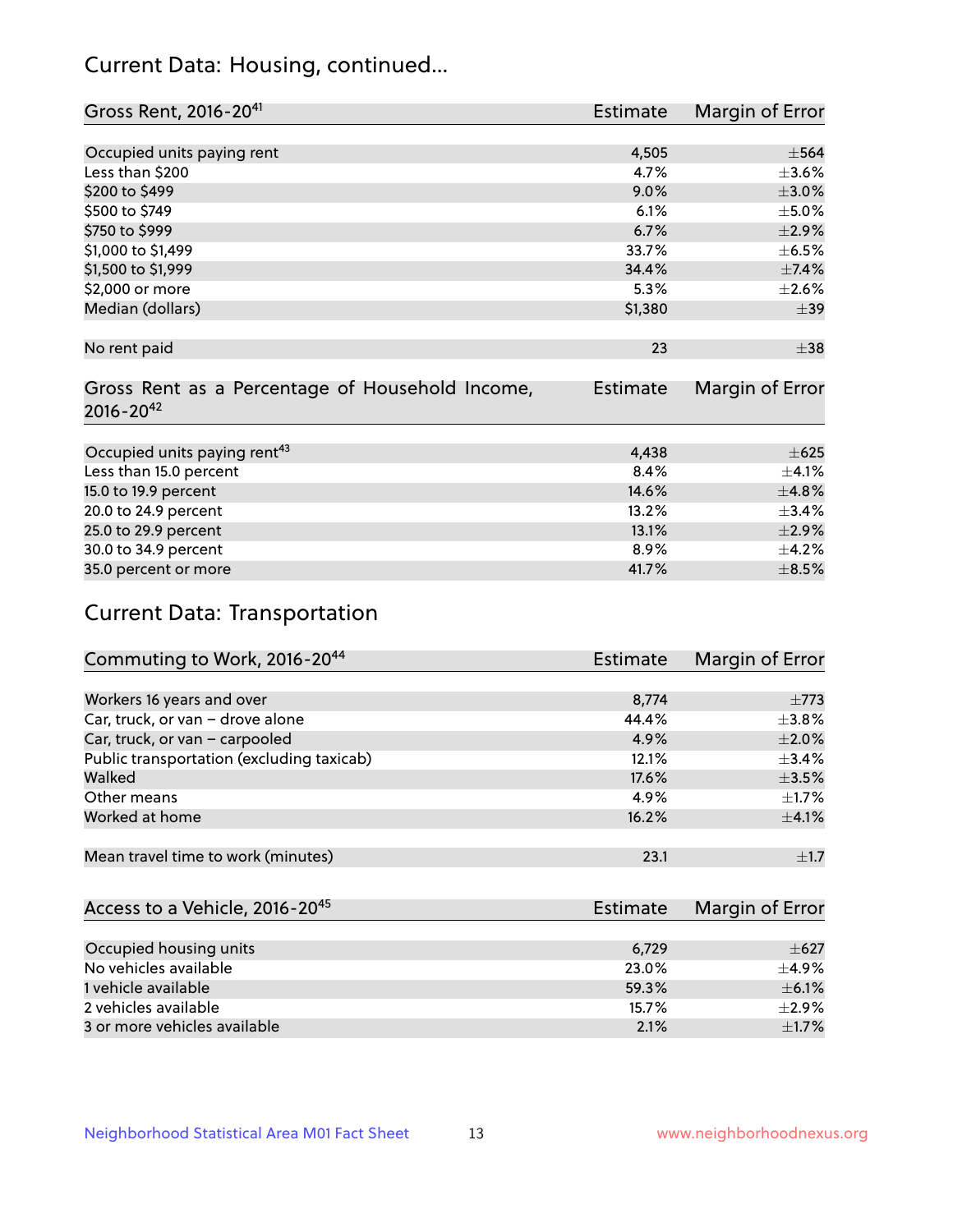# Current Data: Health

| Health Insurance coverage, 2016-2046                    | Estimate | Margin of Error |
|---------------------------------------------------------|----------|-----------------|
|                                                         |          |                 |
| Civilian Noninstitutionalized Population                | 17,174   | $\pm$ 1,272     |
| With health insurance coverage                          | 87.8%    | $\pm$ 9.0%      |
| With private health insurance coverage                  | 75.5%    | $\pm1.6\%$      |
| With public health coverage                             | 15.8%    | $\pm 2.3\%$     |
| No health insurance coverage                            | 12.2%    | $\pm 2.5\%$     |
| Civilian Noninstitutionalized Population Under 19 years | 1,501    | $\pm$ 1,501     |
| No health insurance coverage                            | 3.0%     | $\pm$ 3.8%      |
|                                                         |          |                 |
| Civilian Noninstitutionalized Population 19 to 64 years | 14,864   | $\pm$ 1,153     |
| In labor force:                                         | 9,091    | $\pm 799$       |
| Employed:                                               | 8,530    | $\pm 789$       |
| With health insurance coverage                          | 88.3%    | $\pm 2.5\%$     |
| With private health insurance coverage                  | 86.3%    | $\pm 2.8\%$     |
| With public coverage                                    | 4.5%     | $\pm$ 1.4%      |
| No health insurance coverage                            | 11.7%    | $\pm$ 3.4%      |
|                                                         |          |                 |
| Unemployed:                                             | 561      | $\pm 789$       |
| With health insurance coverage                          | 66.5%    | ±12.7%          |
| With private health insurance coverage                  | 39.3%    | ±13.3%          |
| With public coverage                                    | 35.2%    | ±13.4%          |
| No health insurance coverage                            | 33.5%    | ±12.9%          |
|                                                         |          |                 |
| Not in labor force:                                     | 5,773    | $\pm 800$       |
| With health insurance coverage                          | 85.0%    | ±16.4%          |
| With private health insurance coverage                  | 72.2%    | $\pm$ 4.2%      |
| With public coverage                                    | 13.6%    | ±3.3%           |
| No health insurance coverage                            | 15.0%    | $\pm$ 6.5%      |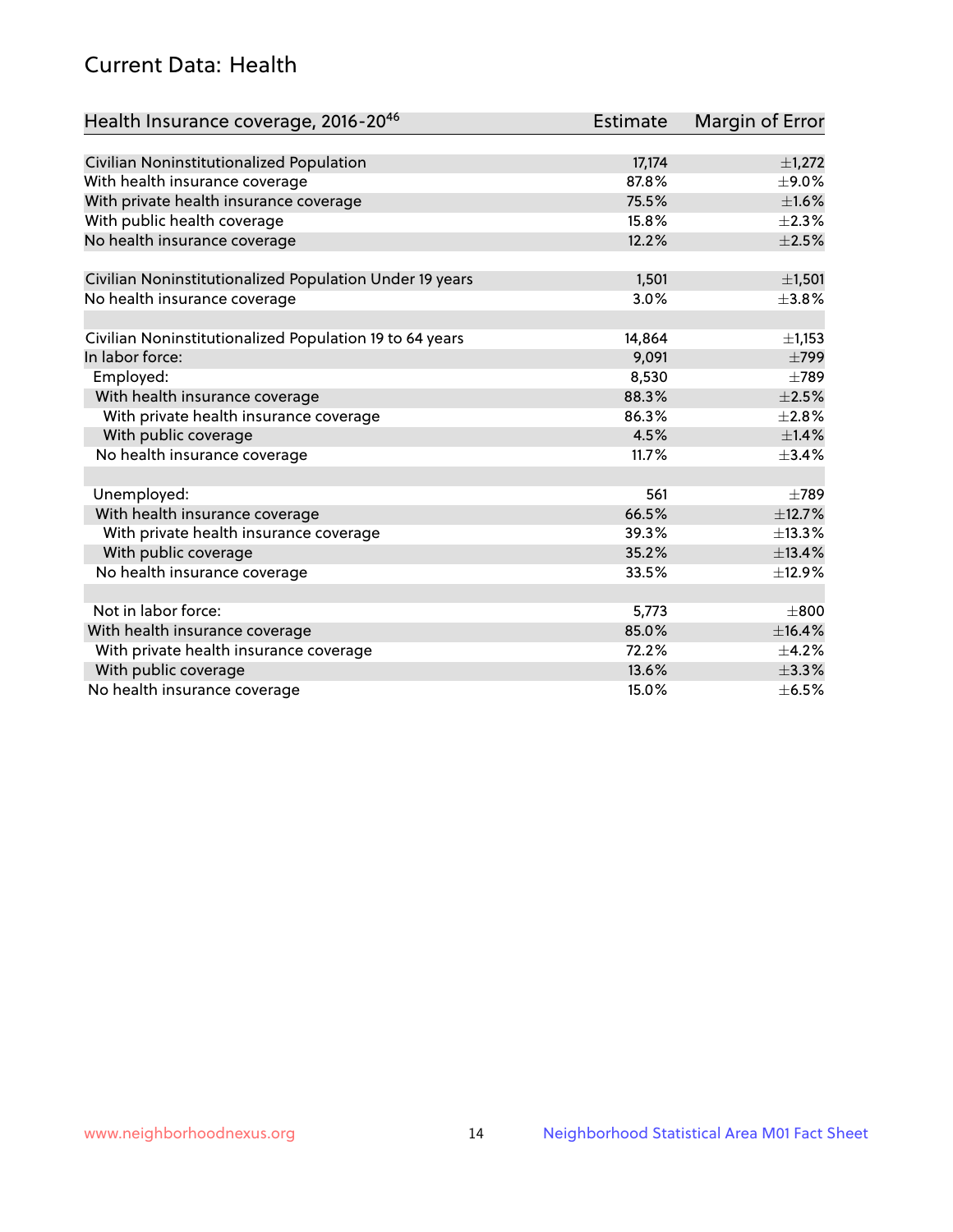#### Notes:

- 1. Source: U.S. Census Bureau, Decennial Census 2000, SF1 tables P8, P12; American Community Survey, tables B01001, B03002
- 2. This category includes Pacific Islanders, Native Americans and Alaska Natives, people who identify as some other race, and those who identify as bi/multi racial.
- 3. Source: U.S. Census Bureau, Decennial Census 2000, SF1 tables P15, P16, P18, P19; American Community Survey, tables B11001, B11005, B11003
- 4. Source: U.S. Census Bureau, Decennial Census 2000, SF3 table P37; American Community Survey, table B15002
- 5. Source: U.S. Census Bureau, Longitudinal Employer-Household Dynamics Residential Area Characteristics, Table JT01 (Primary Jobs); Workplace Area Characteristics, Table JT00 (All Jobs)
- 6. Source: U.S. Census Bureau, Decennial Census 2000, SF3 tables P52, P87; American Community Survey, tables B19001, B17001
- 7. Source: U.S. Census Bureau, Decennial Census 2000, SF1 tables H3, H4; American Community Survey, tables B25002, B25009
- 8. Source: U.S. Census Bureau, Decennial Census 2000, SF3 table H44; American Community Survey, tables B25044
- 9. Source: Atlanta Police Department, COBRA; U.S. Census Bureau, American Community Survey, table B01001
- 10. Source: U.S. Census Bureau, American Community Survey, table B01001
- 11. Source: U.S. Census Bureau, American Community Survey, table B03002
- 12. Source: U.S. Census Bureau, American Community Survey, table B05002
- 13. Source: U.S. Census Bureau, American Community Survey, table B05003
- 14. Source: U.S. Census Bureau, American Community Survey, tables B19001, B19025, B19051, B19061, B19055, B19065, B19059, B19069, B19056, B19066, B19057, B19067, B22001, B19101, B19127
- 15. Source: U.S. Census Bureau, American Community Survey, tables B19201, B19214, B20017, B19313
- 16. Source: U.S. Census Bureau, American Community Survey, table B17010
- 17. Source: U.S. Census Bureau, American Community Survey, tables B17001, B17006, B17021, B17007. Table totals may be lower than the total population, as they are based on the population for whom poverty status is determined.
- 18. Source: U.S. Census Bureau, American Community Survey, B17001H, B17001B, B17001D, B17001I. Table totals may be lower than the total population, as they are based on the population for whom poverty status is determined.
- 19. Source: U.S. Census Bureau, American Community Survey, tables B23001, B23008
- 20. Source: U.S. Census Bureau, American Community Survey, table C24030
- 21. Source: U.S. Census Bureau, American Community Survey, table C24010
- 22. Source: U.S. Census Bureau, American Community Survey, table B24080
- 23. Source: U.S. Census Bureau, Longitudinal Employer-Household Dynamics Origin-Destination Data, Tables JT00 Main and JT00 Aux
- 24. Source: U.S. Census Bureau, Longitudinal Employer-Household Dynamics Origin-Destination Data, Tables JT00 Main and JT00 Aux
- 25. Source: U.S. Census Bureau, Longitudinal Employer-Household Dynamics Origin-Destination Data, Tables JT00 Main and JT00 Aux
- 26. Source: U.S. Census Bureau, Longitudinal Employer-Household Dynamics Origin-Destination Data, Tables JT00 Main and JT00 Aux
- 27. Source: U.S. Census Bureau, American Community Survey, table B14001
- 28. Source: U.S. Census Bureau, American Community Survey, table B15002
- 29. Source: U.S. Census Bureau, American Community Survey, tables B11001, B11003, B11007, B11005, B09019
- 30. Source: U.S. Census Bureau, American Community Survey, tables B25002, B25003, B25004
- 31. Source: U.S. Census Bureau, American Community Survey, table B25024
- 32. Source: U.S. Census Bureau, American Community Survey, table B25034
- 33. Source: U.S. Census Bureau, American Community Survey, tables B25009, B25008, B25003
- 34. Source: U.S. Census Bureau, American Community Survey, table B07003
- 35. Source: U.S. Census Bureau, American Community Survey, table B25075. This value is self-reported and may differ from home values as determined by the County Tax Assessor.
- 36. Source: U.S. Census Bureau, American Community Survey, table B25081
- 37. Source: U.S. Census Bureau, American Community Survey, table B25087
- 38. Source: U.S. Census Bureau, American Community Survey, table B25091
- 39. Excludes units where Selected Monthly Owner Costs as a Percentage of Income cannot be computed.
- 40. Excludes units where Selected Monthly Owner Costs as a Percentage of Income cannot be computed.
- 41. Source: U.S. Census Bureau, American Community Survey, table B25063
- 42. Source: U.S. Census Bureau, American Community Survey, table B25070
- 43. Excludes units where Gross Rent as a Percentage of Income cannot be computed.
- 44. Source: U.S. Census Bureau, American Community Survey, tables B08101, B08013
- 45. Source: U.S. Census Bureau, American Community Survey, table B25044
- 46. Source: U.S. Census Bureau, American Community Survey, tables B18135, B27011

The dagger (†) symbol denotes values that cannot be computed.